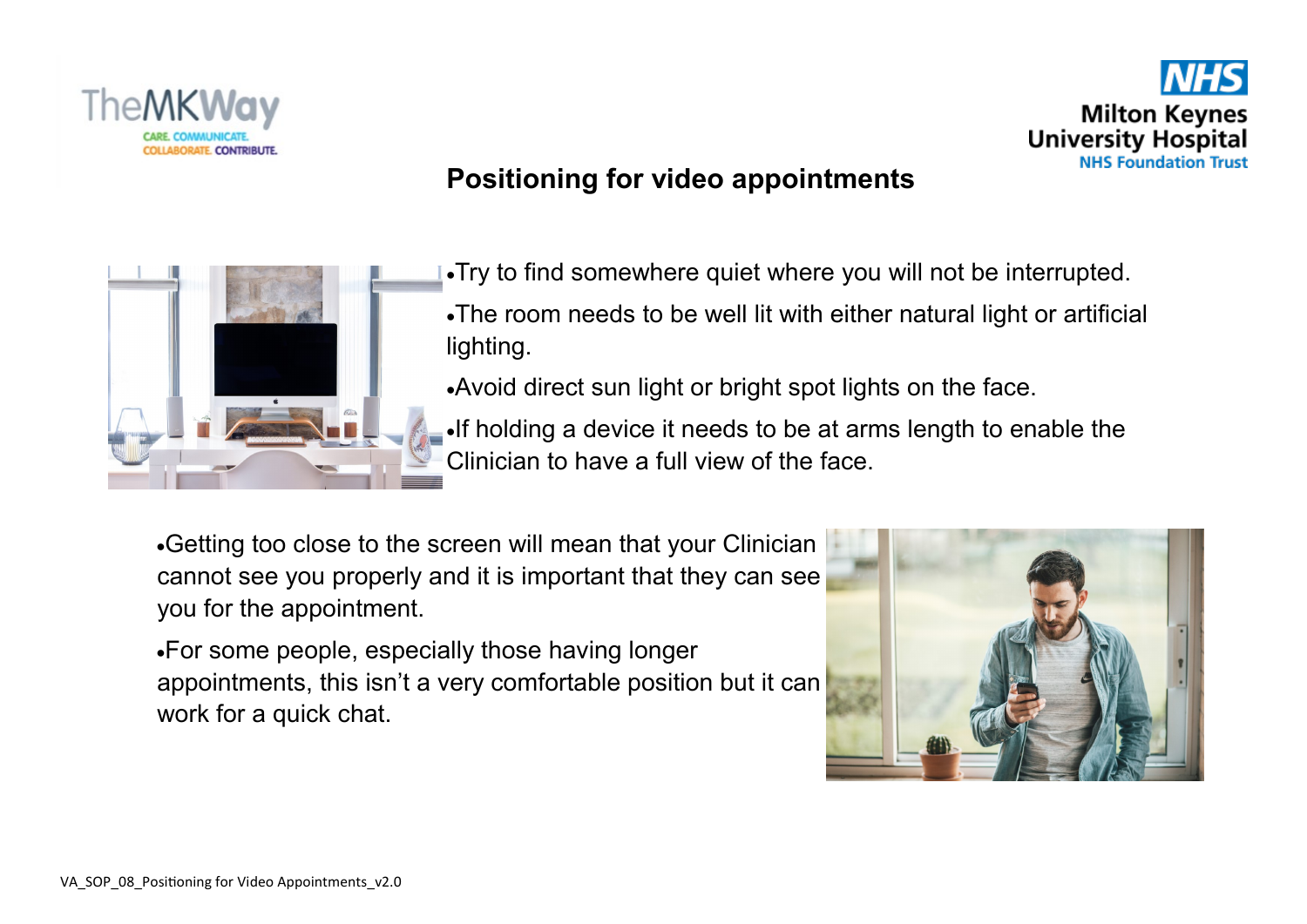



### **Positioning for video appointments**

- A laptop can make it easier to take part in a video appointment as you can adjust the angle of the screen. The larger screen means you will find it easier to position yourself for the camera.
- For mobile devices it's a good idea is to prop the device up against a solid object.
- For a small device, such as a smartphone, you can make a temporary stand from an old egg box.
- You could also use books, boxes, a heavy tin or a lamp.

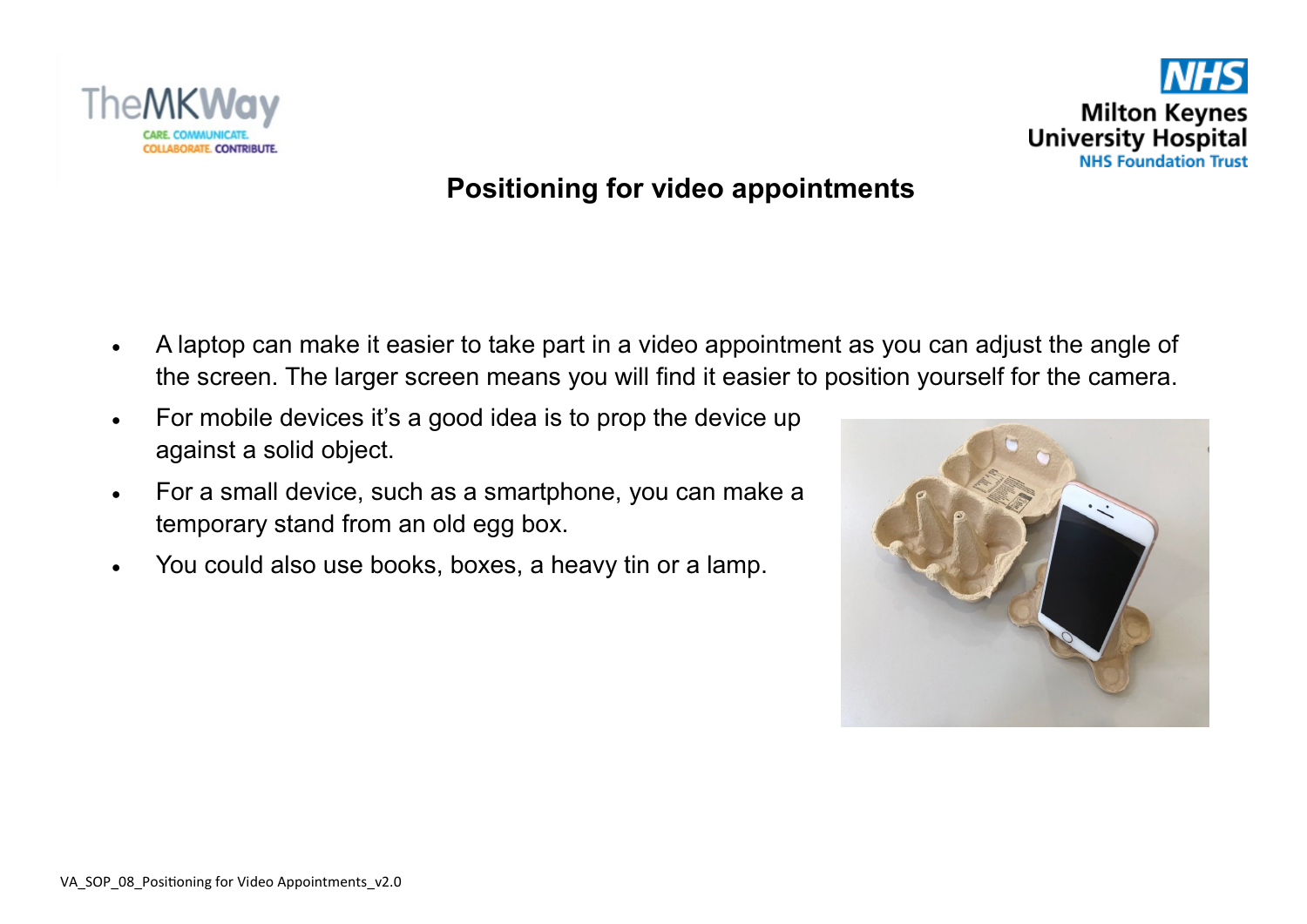

# **Milton Keynes University Hospital NHS Foundation Trust**

### **Positioning for video appointments**

Ensure the device is approximately two feet away from your face to enable a clear view for the Clinician.

These examples show the user positioned in well lit areas so that their faces are well lit.

It might be an idea to have a practice with a friend or relative before your appointment.

If you don't have a laptop or if you are struggling with propping your device up, it might be worth trying a small tripod which keeps the device steady and prevents it from falling over.